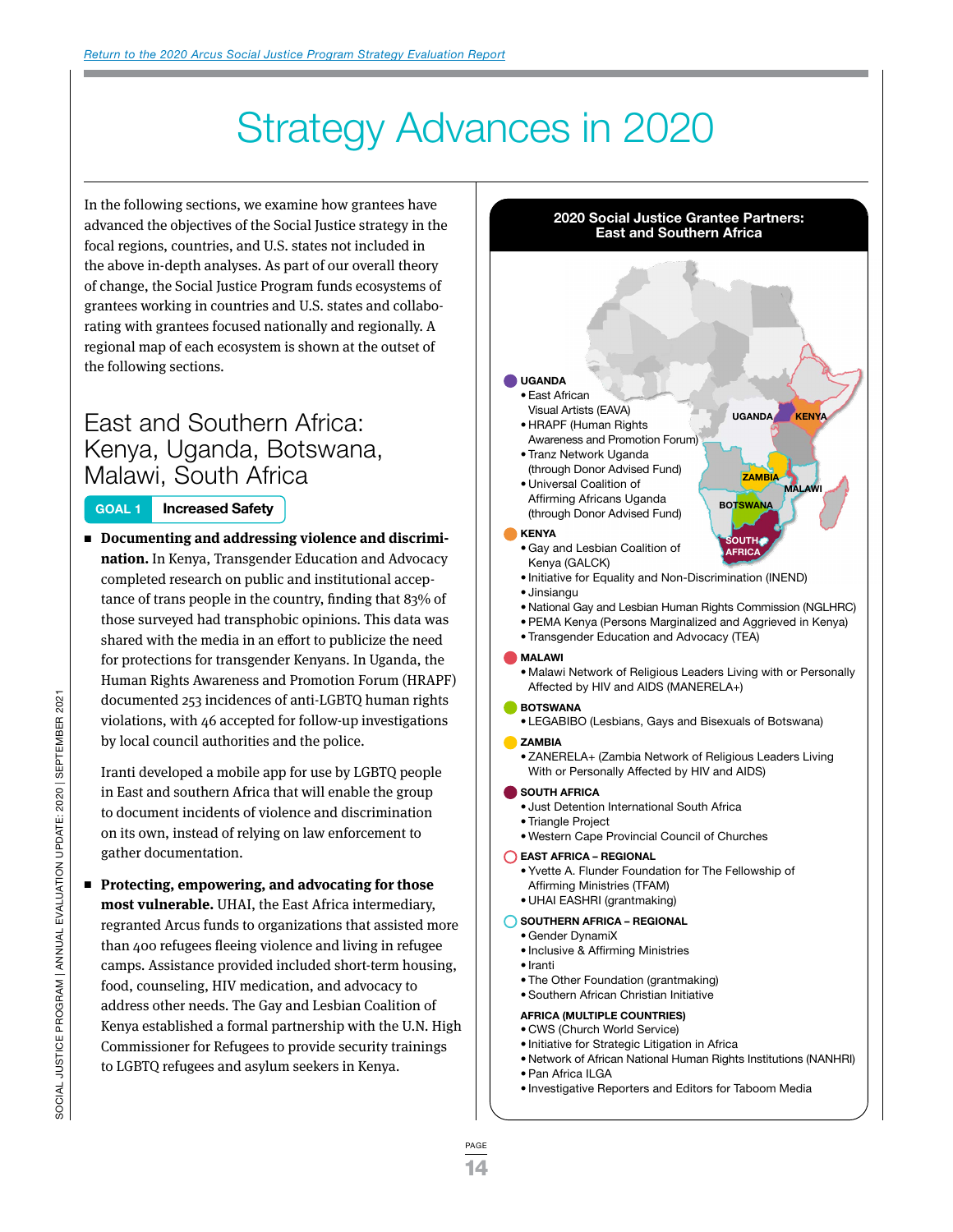HRAPF secured the release of 20 LGBTQ people arrested and detained under the cover of pandemic restrictions. The High Court of Uganda awarded damages to these individuals, who were mistreated during their long detention.

In Malawi, MANERELA+'s advocacy with local health ministries enabled LGBTQ communities to more easily access public health facilities.

<sup>n</sup> **Community-defined safety initiatives.** The Gay and Lesbian Coalition of Kenya implemented an emergency security response mechanism for its member organizations.

#### **GOAL 2 Increased Protections**

- Base building for power and influence. Over the past two years, the membership of Pan Africa ILGA increased by 85%, from 138 member organizations to 256. This expansion includes growth in southern Africa from 38 to 64 members and in East Africa from 44 to 72 members.
- **Policy advocacy.** In both Kenya and Botswana, grantees are working with, advising, and advocating with government agencies on a range of issues. Grantees of Astraea's Intersex Fund are advising the Kenyan Bureau of Statistics on both the inclusion of a third gender in the national census and the addition of "intersex" as an option on birth certificates, as well as on funding gender-affirming surgeries and ending surgeries on intersex children. In Botswana, LEGABIBO submitted guidelines to the government on creating inclusive policies that protect trans and gender-diverse communities and on changing gender markers on identification documents.
- **Strategic litigation.** After the Kenyan High Court upheld the constitutionality of the country's laws criminalizing same-sex activity in 2019, two Arcus grantees—the Gay and Lesbian Coalition of Kenya (GALCK), and the National Gay & Lesbian Human Rights Commission (NGLHRC) —partnered with Nyanza, Rift Valley, and Western Kenya Network (NYARWEK) to file an appeal with the Court of Appeals. A further appeal to the country's Supreme Court may be filed and could delay a final decision at least 3 years and as long as 10.

A positive ruling on decriminalization in Botswana was appealed by the government. In 2021, the country's highest court sustained the lower court's ruling, effectively decriminalizing same-sex relations in Botswana. Arcus grantee LEGABIBO, the country's national LGBTQ organization, engaged in public messaging and advocacy in connection with the case. In Malawi, after a case was brought by the

grantee the Initiative for Strategic Litigation in Africa in connection with acts of anti-trans violence committed by Army personnel, the Army dismissed the soldiers involved before the case was decided.

#### **GOAL 3 Increased Acceptance and Inclusion**

■ **Identifying influential faith leaders.** After a pro-LGBTQ faith minister associated with and trained by the Church World Service, an Arcus grantee, advocated over the airwaves for an end to anti-LGBTQ violence, incidents of such violence in his region of Kenya decreased. The grantee conducted faith community sensitization workshops with 223 Muslim and Christian faith leaders and sponsored a three-day virtual dialogue with 27 women theologians.

Similarly, in Malawi, faith leaders trained by grantee MANERELA+ issued statements over the radio and in the pulpit condemning violence, resulting in decreased violence in one Malawian district. A sheikh, previously at the forefront of preaching against LGBTQ persons, is now a change agent among "religious champions" working with MANERELA+. The sheikh reached out to 130 other sheikhs and local leaders.

A documentary produced by grantee East Africa Visual Artists, focusing on interviews with religious leaders and LGBTQ people in Uganda, was completed and screened in an effort to promote inclusion by faith leaders and the public.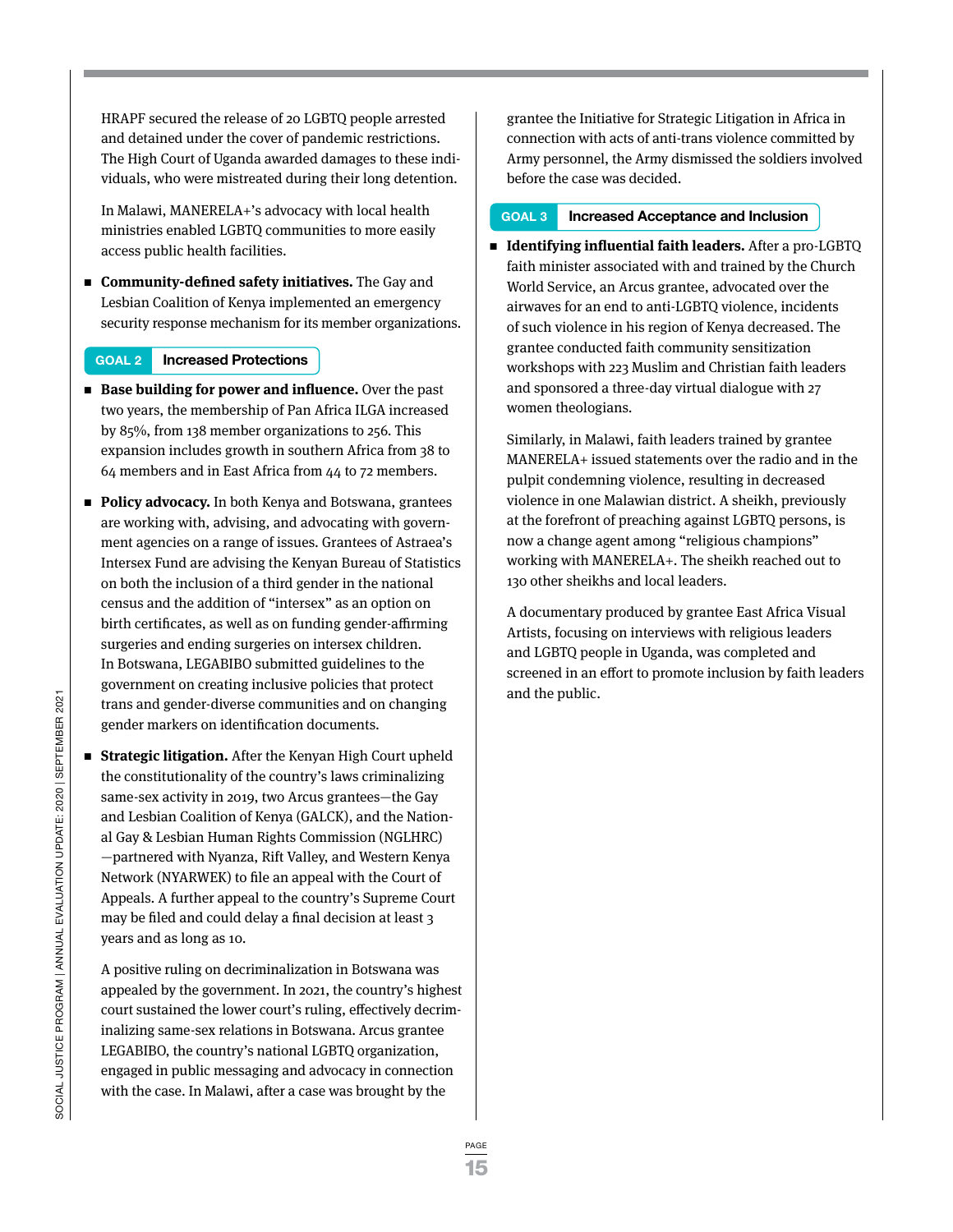| Central America and the Caribbean:<br>2020 Social Justice Grantee Partners:<br><b>Central America and the Caribbean</b><br>El Salvador, Guatemala, Honduras,<br>Guyana, and Trinidad & Tobago                                                                                                                                                                                   |                                                                                                                     |                                                                                                                                                                                                                                                                                                                                                                                                                                                                                                                                                                                                                                                                                                                                                  |
|---------------------------------------------------------------------------------------------------------------------------------------------------------------------------------------------------------------------------------------------------------------------------------------------------------------------------------------------------------------------------------|---------------------------------------------------------------------------------------------------------------------|--------------------------------------------------------------------------------------------------------------------------------------------------------------------------------------------------------------------------------------------------------------------------------------------------------------------------------------------------------------------------------------------------------------------------------------------------------------------------------------------------------------------------------------------------------------------------------------------------------------------------------------------------------------------------------------------------------------------------------------------------|
| <b>Increased Safety</b><br><b>GOAL 1</b><br>Documenting and addressing violence and discrim-<br>ination. During the period covered by this report, many<br>Arcus grantees released reports that included data<br>on hate violence and discrimination, as well as wider<br>examinations of the contexts in which these acts<br>occurred. Some of these reports are listed below. |                                                                                                                     | <b>MEXICO</b><br><b>HONDUR</b><br><b>GUATEMALA</b><br><b>EL SALVADOR</b>                                                                                                                                                                                                                                                                                                                                                                                                                                                                                                                                                                                                                                                                         |
| Trans and Gender-Diverse Persons<br>and Their Economic, Social,<br><b>Cultural and Environmental Rights</b>                                                                                                                                                                                                                                                                     | Inter-American<br>Commission on<br>Human Rights/<br><b>OAS</b>                                                      | <b>TRINIDAD &amp;</b><br><b>OBAGO</b><br><b>GUYANA</b>                                                                                                                                                                                                                                                                                                                                                                                                                                                                                                                                                                                                                                                                                           |
| "Every Day I Live in Fear": Violence<br>and Discrimination Against LGBT<br>People in El Salvador, Guatemala,<br>and Honduras, and Obstacles to<br>Asylum in the United States (doc-<br>umenting violence by gangs, law<br>enforcement, and family members)                                                                                                                      | Human Rights<br>Watch                                                                                               | <b>MEXICO, CENTRAL AMERICA,</b><br><b>CARIBBEAN (MULTIPLE COUNTRIES)</b><br>• Colombia Diversa for Red de<br>Litigantes LGBT de las Américas<br>• Inter-American Commission on<br>Human Rights<br>· ILGALAC (International Lesbian,<br>Gay, Bisexual, Trans and Intersex<br>Association Latin America and<br>the Caribbean)<br>• Parliamentarians for Global Action<br>• Synergía – Initiatives for Human Rights<br><b>GUATEMALA</b><br>• Colectivo Amigos Contra El Sida (CAS)<br><b>HONDURAS</b><br>• CDM (Centro de Derechos de Mujeres) for Cattrachas<br>• CDM (Centro de Derechos de Mujeres) for Movimiento<br>Diversidad en Resistencia (MDR)<br>• SOMOS CDC - Centro para el Desarrollo y la Cooperación<br>LGBTI<br><b>EL SALVADOR</b> |
| Regional report on hate crimes in<br>countries that include Mexico and<br>Guatemala                                                                                                                                                                                                                                                                                             | ILGA Latin<br>America & the<br>Caribbean                                                                            |                                                                                                                                                                                                                                                                                                                                                                                                                                                                                                                                                                                                                                                                                                                                                  |
| Trans Women in Detention in<br>Mexico, El Salvador, Honduras<br>and Guatemala (submitted to the<br>Inter-American Court of Human<br>Rights for a consultative<br>opinion of the Court)                                                                                                                                                                                          | <b>COMCAVIS</b><br><b>TRANS</b>                                                                                     |                                                                                                                                                                                                                                                                                                                                                                                                                                                                                                                                                                                                                                                                                                                                                  |
| Report documenting the murder of<br>Camila Diaz in El Salvador                                                                                                                                                                                                                                                                                                                  | Association<br><b>ASPIDH Rainbow</b><br>Trans, funded<br>by Arcus<br>grantee Fondo<br>Centroamericano<br>de Mujeres | • COMCAVIS TRANS (Comunicando y Capacitando a<br>Mujeres Trans)<br>• Entre Amigos Asociación Salvadoreña de Derechos Humanos<br><b>CARIBBEAN - REGIONAL</b><br>· Astraea Foundation (grantmaking)<br>• Intimate Conviction faith conference<br>(through Donor Advised Fund)<br>• Eastern Caribbean Alliance for Diversity and Equality (ECADE)<br>. OutRight Action International for UC Trans<br><b>CENTRAL AMERICA (REGIONAL)</b>                                                                                                                                                                                                                                                                                                              |
| Documentation of 20 deaths by<br>hate violence and 54 reports of the<br>situation in Honduras                                                                                                                                                                                                                                                                                   | Cattrachas                                                                                                          | • FCAM (Fondo Centroamericano de Mujeres) (grantmaking)<br>• Hivos (grantmaking)<br>• Human Rights Watch<br>• Red Centroamericana del Caribe de Hombres Trans+<br>(through Donor Advised Fund)                                                                                                                                                                                                                                                                                                                                                                                                                                                                                                                                                   |

The above documentation by Association ASPIDH Rainbow Trans garnered international attention, leading to the sentencing of the perpetrator of Camila Diaz's murder.

SOCIAL JUSTICE PROGRAM | ANNUAL EVALUATION UPDATE: 2020 | SEPTEMBER 2021 SOCIAL JUSTICE PROGRAM | ANNUAL EVALUATION UPDATE: 2020 | SEPTEMBER 2021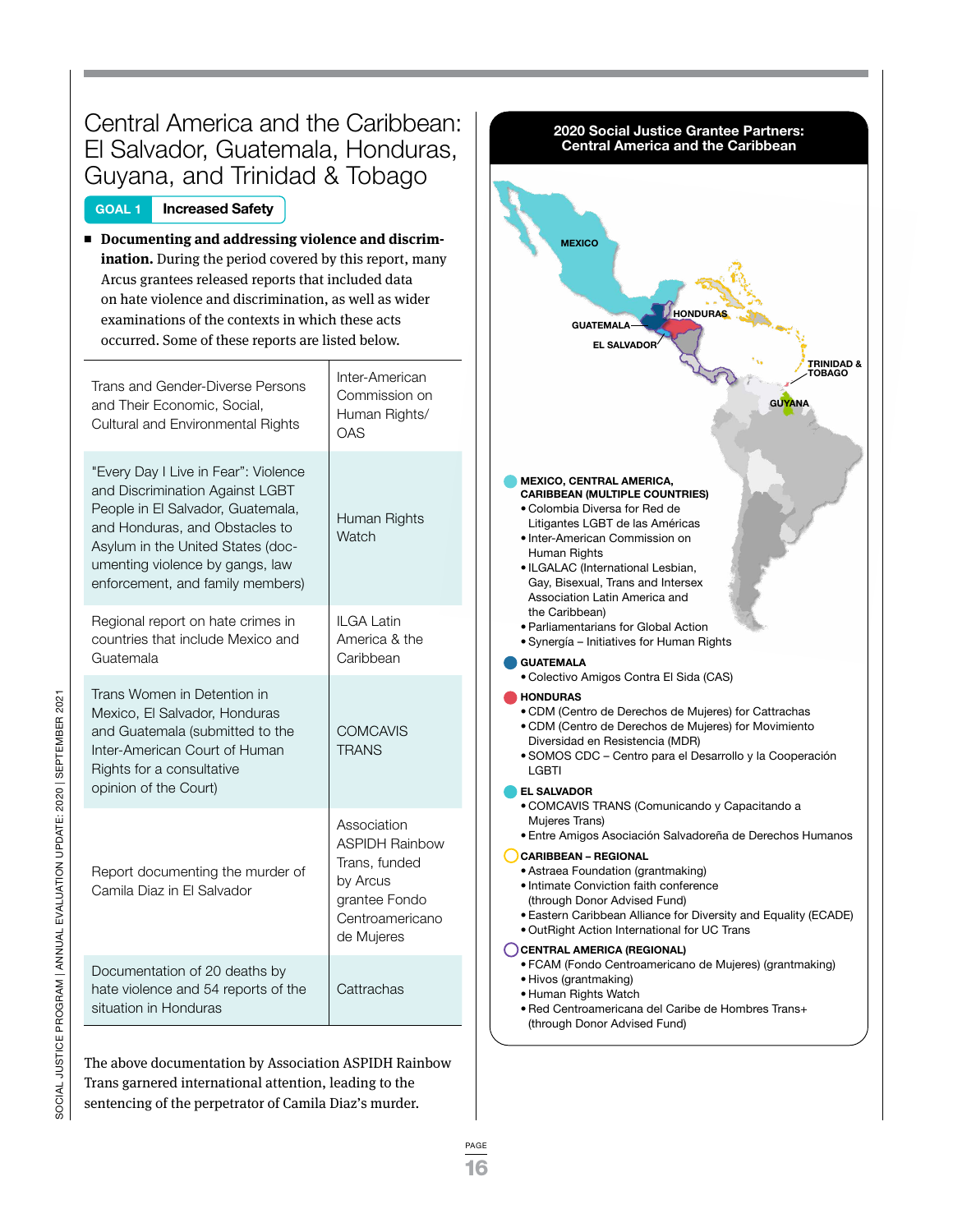In Honduras, given the wide discrepancy between the government's data on hate violence deaths and data collected by community groups, Cattrachas is advocating for a more reliable and accurate system to record hate crimes against LGBT people.

#### **GOAL 2 Increased Protections**

**Policy advocacy.** In Honduras, the Human Rights Secretariat ruled that prohibiting blood donations by LGBT people was discriminatory and recommended that the Department of Health repeal related legal provisions. Cattrachas coordinated a related communications campaign, including via radio and social media.

Arcus grantee Synergía successfully advocated to allow trans individuals in Honduras to have their ID photos correspond to their gender identity and expression in the civil registry process.

A collaborative of organizations, including Guyana Trans United, funded by our grantee Astraea, formed a working group that will advocate for expanded gender-identity recognition. In Trinidad & Tobago, Astraea's subgrantee CAISO developed the LGBTQ Policy Agenda 2.0 to focus on national policy and human rights, with a focus on reaching media and public officials.

■ **Strategic litigation.** The Organization of American States has emerged as a forum for accountability and justice for LGBTQ people in the region. Its executive human rights arm, the Inter-American Commission on Human Rights, ruled that Jamaica's law criminalizing same-sex relations violates the American Convention on Human Rights. A case against the government of Honduras in connection with the murder of Vicky Hernandez in 2009 was heard by the Inter-American Court of Human Rights during the period covered by this report. In June 2021, the ruling in the case, which was finally decided with a finding against the government, included in its remedies a list of corrective actions to be taken to protect trans people in Honduras. Cattrachas provided legal support to the family of the victim and conducted media advocacy. Grantees SynergÍa and Parliamentarians for Global Action submitted amicus briefs. The same court ruled favorably against the government in another case of a trans woman who suffered torture and arbitrary detention, contributing to a growing body of jurisprudence protecting trans people in the region. Arcus grantee Promsex was involved in this litigation.

#### **GOAL 3 Increased Acceptance and Inclusion**

<sup>n</sup> **Identifying influential faith leaders.** Arcus grantee Entre Amigos in El Salvador conducted a mapping of faith organizations and leaders in the country, identifying eight that are inclusive of LGBTQ people.

A similar mapping was commissioned by Arcus to assess the situation among pro-LGBTQ faith leaders in the Caribbean. The information provides a basis for future funding.

■ **Fair and accurate media coverage.** Grantees throughout the region reported that their activities and messaging were being reported accurately and fairly by the media. They included COMCAVIS TRANS (El Salvador), Cattrachas (Honduras), Mexfam and Letra S (Mexico), Human Rights Watch, and Colombia Diversa Litigation Network (both regional).

Arcus conducts detailed media scans every three years to monitor coverage of LGBTQ issues and communities.

## U.S. Southern Tier

Grantees advanced safety for LGBTQ communities through decriminalization campaigns and support for LGBTQ immigrants and asylum seekers; protections for LGBTQI communities through voter engagement and advocacy efforts; and growing and activating a base of LGBTQ people through grassroots, multiracial, and cross-sector organizing.

#### **GOAL 1 Increased Safety**

■ Protecting, empowering, and advocating for those **most vulnerable.** Black Youth Project 100 and Southerners on New Ground led community-based safety initiatives in Durham, North Carolina, leading to the city's first Community Safety and Wellness Task Force.

The Transgender Law Center represented clients in three immigration cases in the southern tier. One client was Chin, a trans immigrant who had been trafficked and then held in solitary confinement. Chin was released from detention and able to return to his family in March 2020. TLC also helped incubate and grow the Black LGBTQ Migrant Project, which freed 10 Black migrants from detention.

The National Center for Lesbian Rights (NCLR) provided support and assistance to more than 250 LGBTQ immigrants and asylum seekers. Notably, NCLR directly represented more than 35 asylum seekers with a 100% success rate.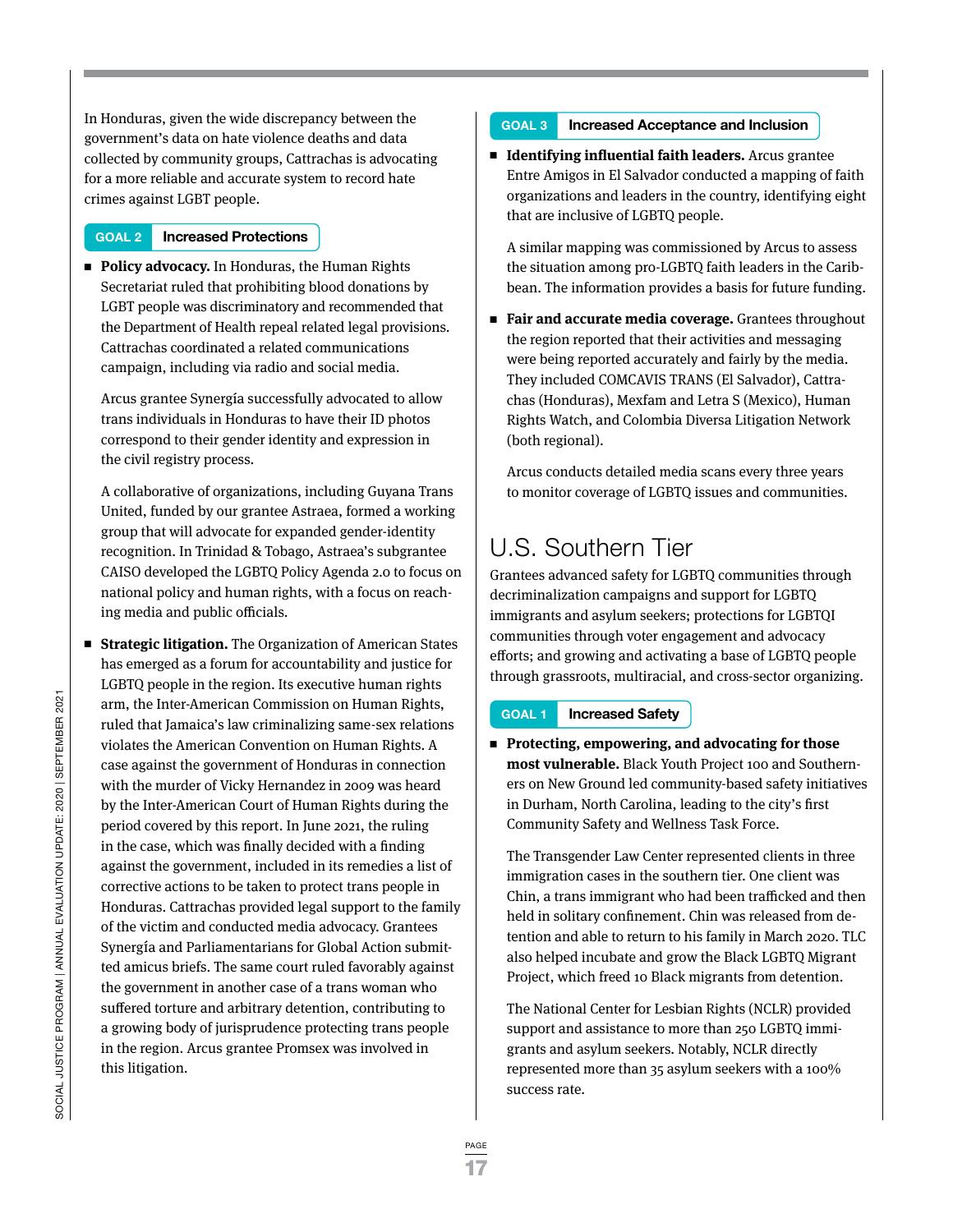